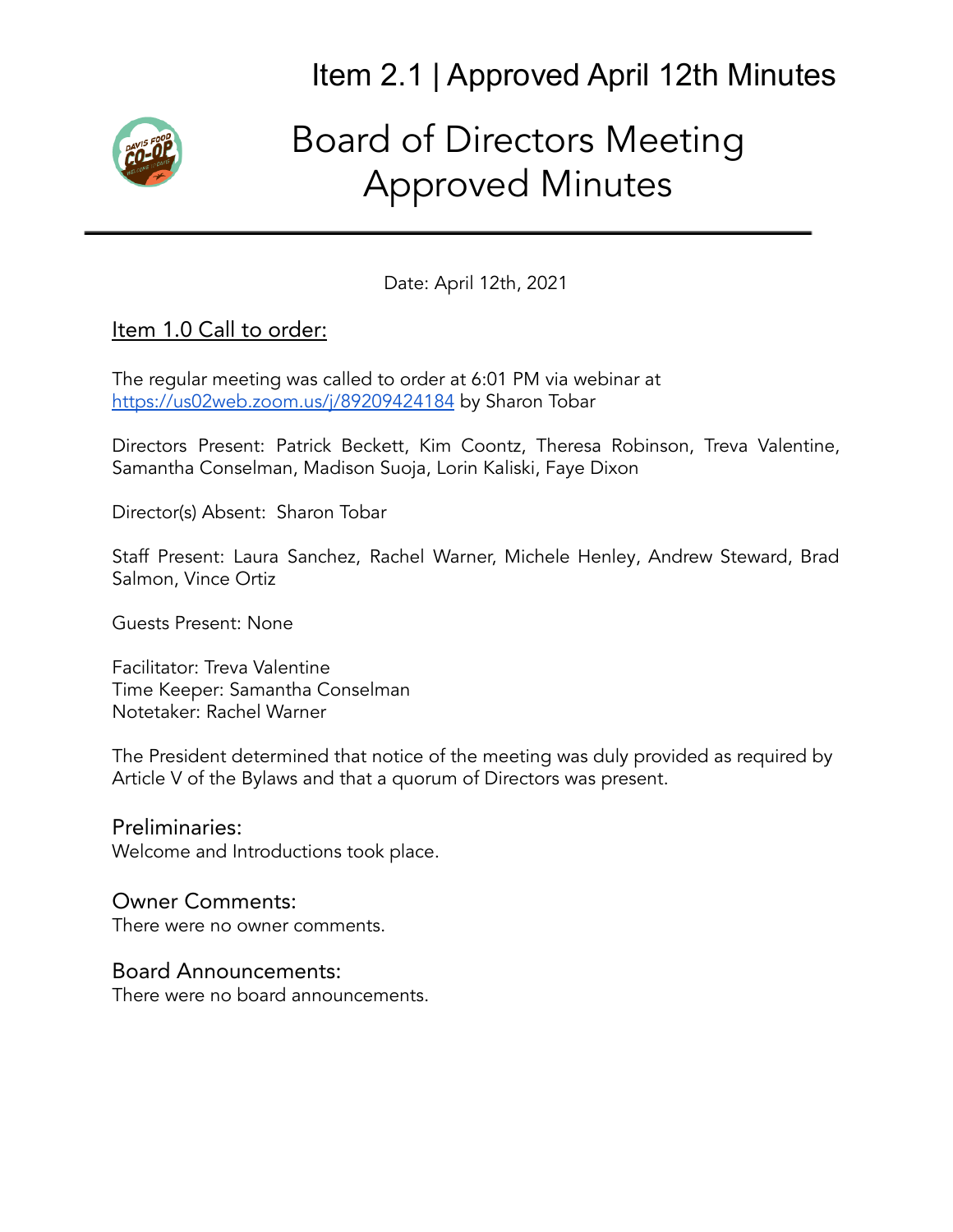#### Agenda Review:

Item 3.2 has been removed from the Agenda. Treva will present on items 3.0, 4.2, and the executive session for Sharon. Item 4.0a will be added to the agenda to review the Patronage refund.

Samantha moved to approve the agenda, Faye seconded the motion. All were in favor, and the motion passed unanimously.

### Item 2.0 - Consent Calendar

Sam made a motion to approve the Consent Calendar with the edit to the March minutes [see below]. Faye seconded the motion. All were in favor, and the motion passed unanimously.

March minutes edit - Agenda Review - change "approve the consent calendar" to "approve Agenda".

### Item 3.0 - President's Update

Treva reported that the Executive committee discussed resuming in-person meetings for the Board, starting in June. The Executive committee also discussed an end-of-the-year party with the Board.

### Item 3.2 - GM Operations Update and Report

Laura presented the GM Operations report and Financial Summary for March 2021 to the Board.

BREAK: The directors adjourned for break from 6:58 - 7:10 PM

#### 4.0 - Decisions - New Business

#### 4.0a - Patronage Refund

Laura asked the board to make a motion to edit the motion to approve a Patronage Refund passed on March 16 to omit the following phrase: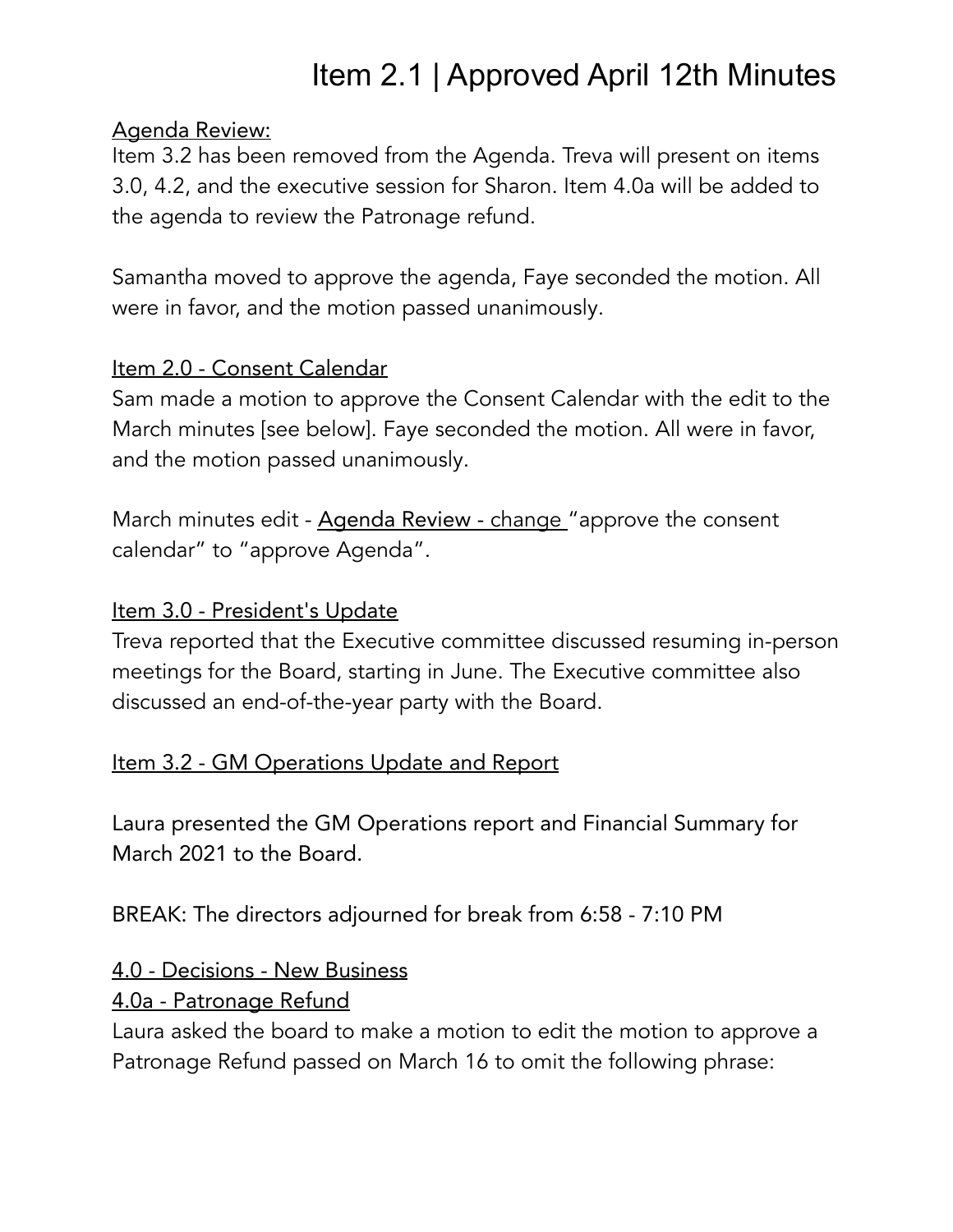"and further that any distribution of an amount that is less than \$5.00 shall not be distributed, and that the related profits shall not be allocated." as well as, "(estimated at \$214,288)".

Kim made a motion to accept these changes, Patrick seconded the motion. All were in favor, and the motion passed.

The new motion is as follows:

"Samantha moves that the Board of Directors of the Davis Food Co-op allocate 100% of the qualified pretax net profit from Fiscal Year 2020 to patronage refunds as a nonqualified written notice of allocation; and further that 100% of the allocated patronage refund amount shall be distributed to members in the form of store credit with an expiration date of 10/1/2021, in accordance with the rules outlined by Internal Revenue Service Subchapter T and California state laws."

### 4.1 - Ends Report

Laura reported on the End, "A store that makes environmental sustainability a priority", to the Board. She presented on Bulk sales, the new Shrink/Waste reporting methods, the different kinds of Sustainability training and initiatives happening within the Co-op, and the store's water usage.

Samantha made a motion to accept the Ends Report presented by Laura. Treva seconded the motion. All were in favor and the motion passed.

#### 4.2 - Leadership Transition

Treva discussed the upcoming process to transition leadership of the Board in June. A survey will be sent out to the Director's to poll their interest

#### 4.3 - Review Annual Meeting Agenda